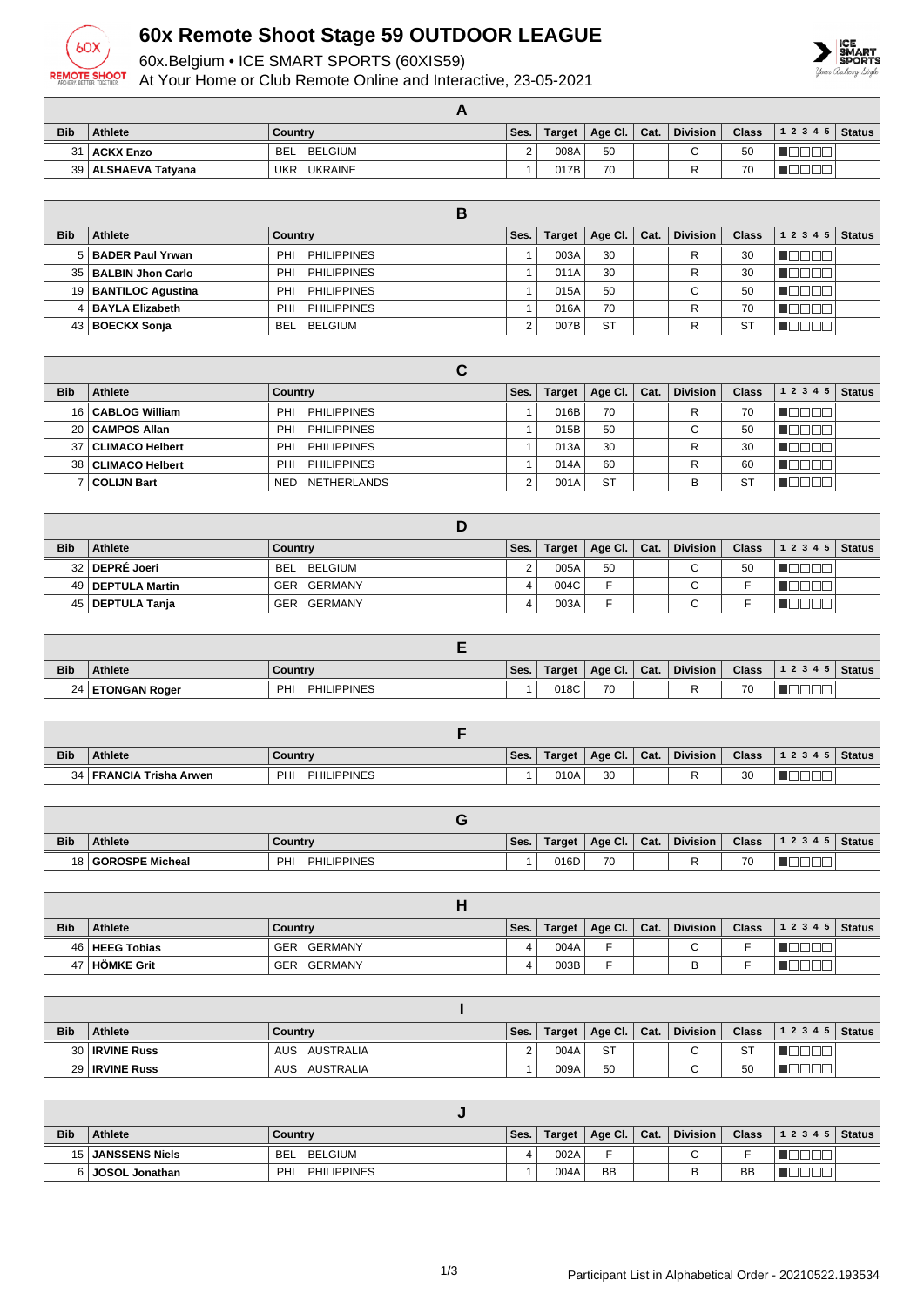

## **60x Remote Shoot Stage 59 OUTDOOR LEAGUE**

60x.Belgium • ICE SMART SPORTS (60XIS59)

At Your Home or Club Remote Online and Interactive, 23-05-2021



| <b>Bib</b> | <b>Athlete</b> | Country                        | Ses. | Target | Age Cl. $\vert$ Cat. | <b>Division</b> | <b>Class</b> | $ 12345 $ Status |
|------------|----------------|--------------------------------|------|--------|----------------------|-----------------|--------------|------------------|
| າາ∣        | KANWA Dwiioko  | <b>INDONESIA</b><br><b>INA</b> |      | 001A   | 30                   | ــ              | 30           |                  |

| <b>Bib</b> | Athlete             | Country                   | Ses. | <b>Target</b> | Age Cl.   | Cat. | <b>Division</b> | <b>Class</b> | 1 2 3 4 5 | <b>Status</b> |
|------------|---------------------|---------------------------|------|---------------|-----------|------|-----------------|--------------|-----------|---------------|
|            | 25   LIGUE Shirlyn  | <b>PHILIPPINES</b><br>PHI |      | 008A          | <b>BB</b> |      | в               | <b>BB</b>    |           |               |
|            | 27   LORICA Utada   | <b>PHILIPPINES</b><br>PHI |      | 020B          | 30        |      | R               | 30           |           |               |
|            | 40   LYAKHOVEN Igor | UKR UKRAINE               |      | 017C          | 70        |      | R               | 70           |           |               |
|            | 8   LYNCH Mark      | SOUTH AFRICA<br>RSA       |      | 002A          | 30        |      | R               | 30           |           |               |
|            | 9 LYNCH Ronan       | SOUTH AFRICA<br>RSA       | 5    | 001A          | 25        |      | R               | 25           |           |               |

|                 | M                       |                                |      |        |                |      |                 |              |           |               |  |  |
|-----------------|-------------------------|--------------------------------|------|--------|----------------|------|-----------------|--------------|-----------|---------------|--|--|
| <b>Bib</b>      | <b>Athlete</b>          | Country                        | Ses. | Target | <b>Age Cl.</b> | Cat. | <b>Division</b> | <b>Class</b> | 1 2 3 4 5 | <b>Status</b> |  |  |
|                 | 23   MANANGDANG Angelo  | PHI<br><b>PHILIPPINES</b>      |      | 018B   | 50             |      | ⌒<br>◡          | 50           |           |               |  |  |
|                 | 22   MANANGDANG Dina    | <b>PHILIPPINES</b><br>PHI      |      | 018A   | 50             |      | ⌒<br>◡          | 50           |           |               |  |  |
|                 | 28   MASLAKOV Aleksandr | UKR UKRAINE                    |      | 017A   | 70             |      | R               | 70           |           |               |  |  |
| 33 <sup>1</sup> | <b>MEBIS Kelly</b>      | BELGIUM<br><b>BEL</b>          | c    | 006B   | 30             |      | $\sim$<br>U     | 30           |           |               |  |  |
|                 | <b>MEBIS Stijn</b>      | <b>BELGIUM</b><br><b>BEL</b>   |      | 019A   | 50             |      | ⌒<br>U          | 50           |           |               |  |  |
|                 | MOKHAMMAD Munir         | <b>INDONESIA</b><br><b>INA</b> |      | 005A   | <b>BB</b>      |      | В               | <b>BB</b>    |           |               |  |  |

| <b>Bib</b> | Athlete                | Country                   | Ses. | Target | Age Cl. $\vert$ Cat. |  | <b>Division</b> | <b>Class</b> | 1 2 3 4 5   Status |  |
|------------|------------------------|---------------------------|------|--------|----------------------|--|-----------------|--------------|--------------------|--|
|            | 12   NARANJILLA Daniel | <b>PHILIPPINES</b><br>PHI |      | 006A   | <b>BB</b>            |  | ◡               | <b>BB</b>    |                    |  |

| <b>Bib</b> | <b>Athlete</b>    | Country                  | Ses. | Target | Age Cl. | Cat. | <b>Division</b> | <b>Class</b> | 1 2 3 4 5 | <b>Status</b> |
|------------|-------------------|--------------------------|------|--------|---------|------|-----------------|--------------|-----------|---------------|
|            | 17   OLA Giovanni | <b>PHILIPPINES</b><br>PH |      | 016C   | 70      |      |                 | 70           |           |               |

| <b>Bib</b> | <b>Athlete</b>      | Country              | Ses. | Target | $\vert$ Age Cl. $\vert$ Cat. |  | <b>Division</b> | <b>Class</b> | 1 2 3 4 5 | <b>Status</b> |
|------------|---------------------|----------------------|------|--------|------------------------------|--|-----------------|--------------|-----------|---------------|
|            | 14   PHILLIPS Peter | GBR<br>GREAT BRITAIN |      | 003A   | 70                           |  |                 | 70           |           |               |

| <b>Bib</b> | <b>Athlete</b>  | Country                  | Ses. | <b>Target</b> | Age CI. | Cat. | <b>Division</b> | <b>Class</b> | 1 2 3 4 5 | Status |
|------------|-----------------|--------------------------|------|---------------|---------|------|-----------------|--------------|-----------|--------|
| $\sim$     | RITTINER Sandra | SU<br><b>SWITZERLAND</b> |      | 007A          | 50      |      |                 | 50<br>ັບບ    | _<br>_    |        |

| <b>Bib</b> | Athlete                | Country               | Ses. | Target | Age Cl.   | Cat. | <b>Division</b> | <b>Class</b> | 1 2 3 4 5 | <b>Status</b> |  |
|------------|------------------------|-----------------------|------|--------|-----------|------|-----------------|--------------|-----------|---------------|--|
|            | 36   SANTELICES Carlo  | PHILIPPINES<br>PHI    |      | 012A   | 30        |      | R               | 30           |           |               |  |
|            | 13   SCHROEDERS Ronald | <b>BEL</b><br>BELGIUM |      | 006A   | 30        |      | $\sim$<br>◡     | 30           | ▌▙▌▙▌▙▌▙  |               |  |
|            | 10 SIMONS Mark         | BEL<br>BELGIUM        | 4    | 001A   | F         |      | $\sim$<br>◡     |              |           |               |  |
|            | 48   SIMONS Mark       | BEL<br>BELGIUM        | 4    | 004B   | F         |      | $\sim$<br>◡     |              |           |               |  |
|            | 41   SKODJE Cecilie    | NOR NORWAY            | 3    | 001A   | <b>BB</b> |      | B               | <b>BB</b>    |           |               |  |
|            | 42   STUYCK Silke      | BELGIUM<br>BEL        |      | 007A   | <b>ST</b> |      | R               | <b>ST</b>    |           |               |  |

| <b>Bib</b> | <b>Athlete</b>    | Country                      | Ses.     | Target | Age Cl.              | Cat. | <b>Division</b> | <b>Class</b> | 1 2 3 4 5 | Status |
|------------|-------------------|------------------------------|----------|--------|----------------------|------|-----------------|--------------|-----------|--------|
|            | 44   TURNER Keith | <b>BELGIUM</b><br><b>BEL</b> | <u>.</u> | 007C   | $\sim$ $\sim$<br>ا ت |      |                 | ST           |           |        |

| <b>Bib</b> | <b>Athlete</b>   | Country                   | Ses. | Target | Age Cl.   Cat. |  | <b>Division</b> | <b>Class</b> | 1 2 3 4 5   Status |  |
|------------|------------------|---------------------------|------|--------|----------------|--|-----------------|--------------|--------------------|--|
| 26         | VERGARA Jonathan | <b>PHILIPPINES</b><br>PHI |      | 020A   | 30             |  |                 | 30           |                    |  |